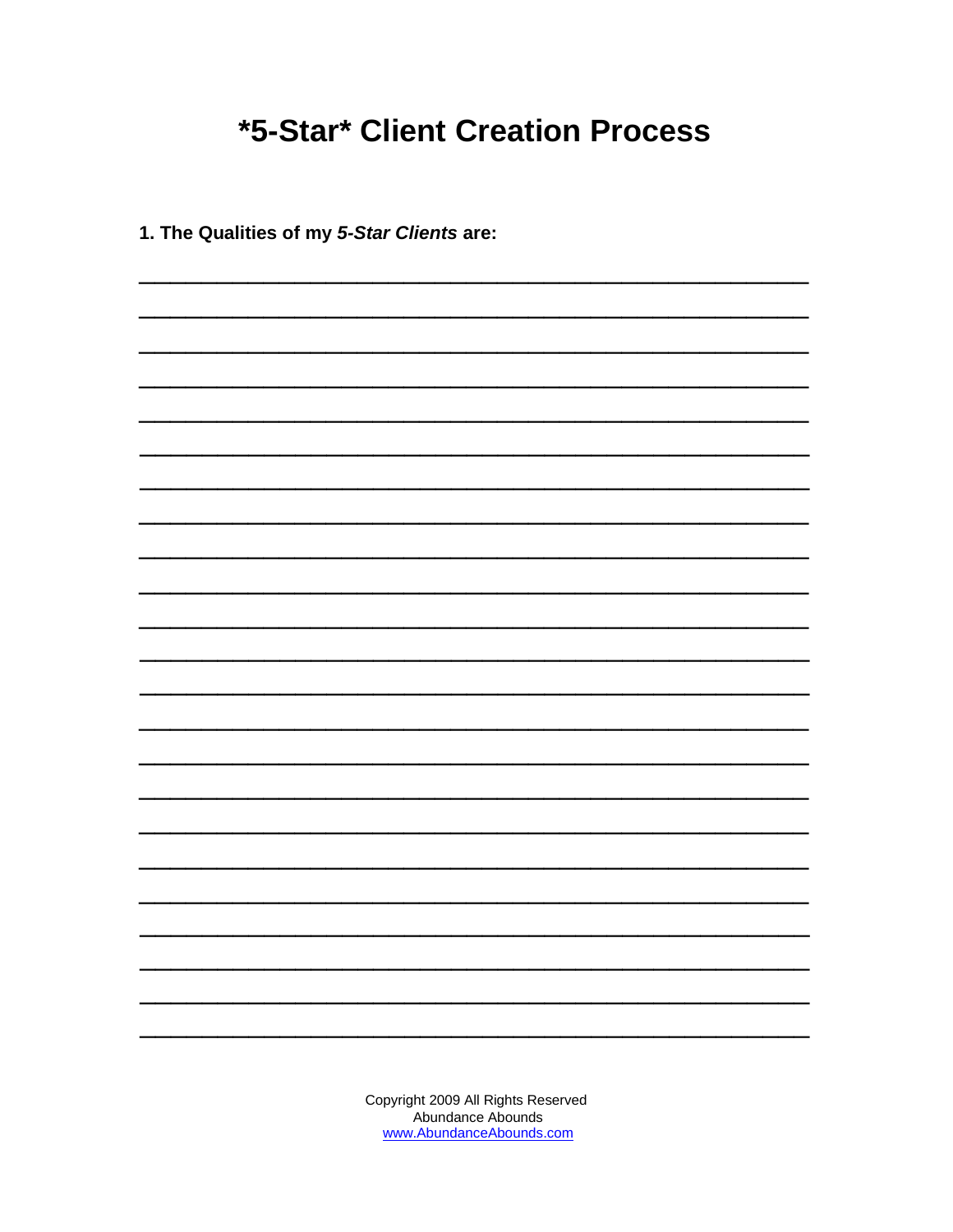2. What My 5-Star Clients love about me:

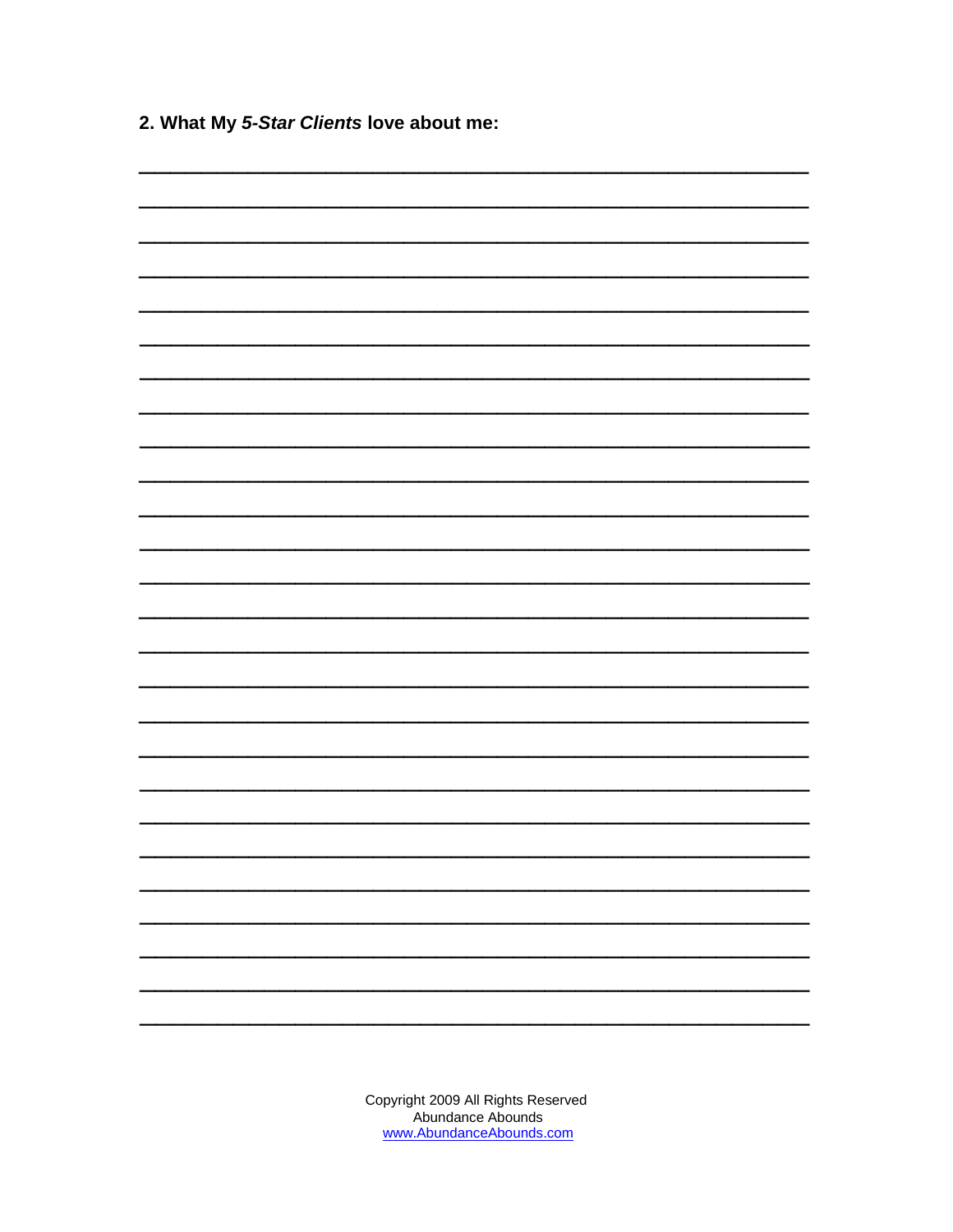## 3. Energetic Connection to my 5-Star Clients:

In this step, get quiet and envision a huge spotlight beaming out into the sky intersecting with another huge spotlight. This is your spotlight intersecting with the spotlight that is your 5-Star client™. Ask your client what they need in order to work with you. Write down what comes to you:

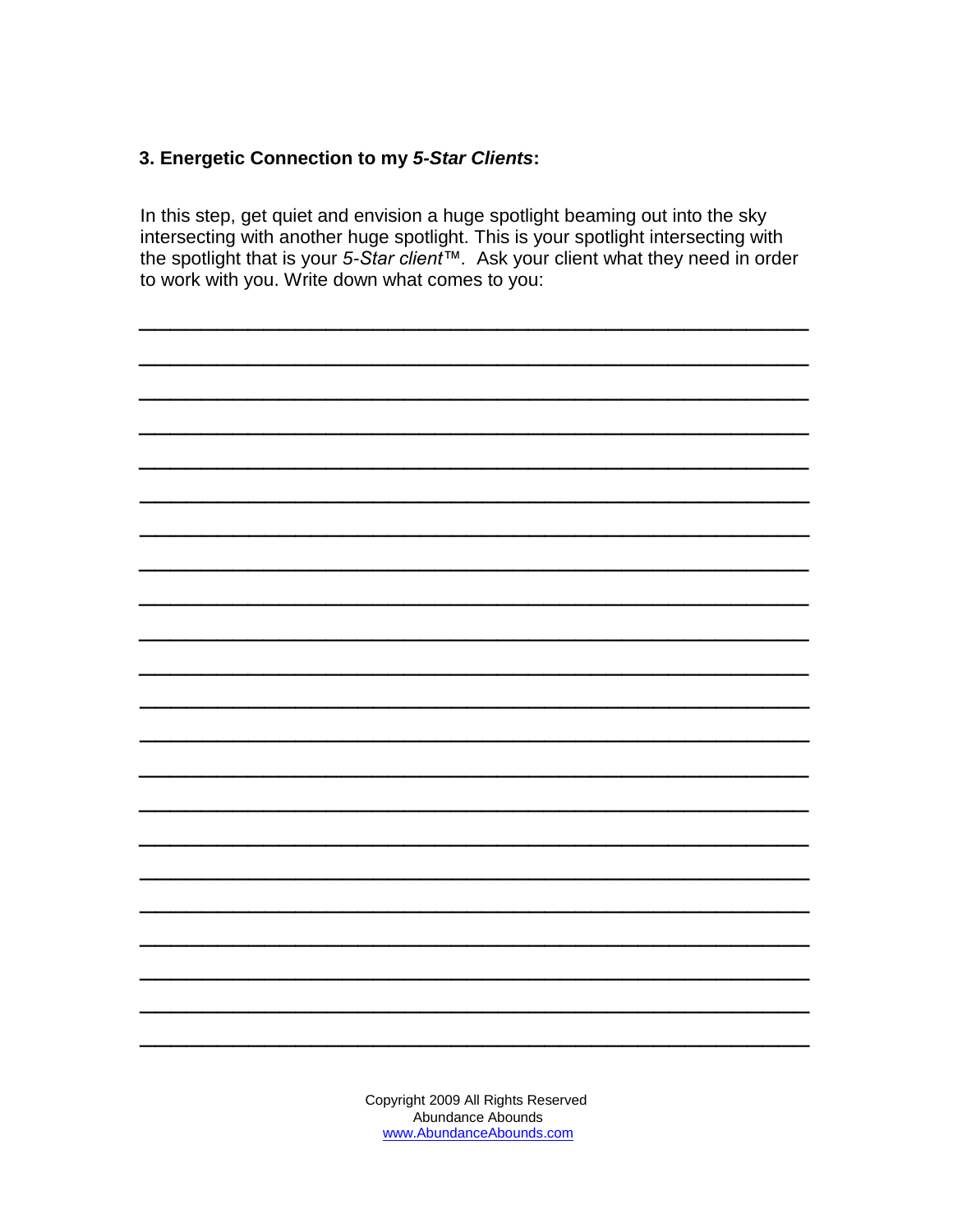4. Who Do I Need To BE In Order To Attract My 5-Star Clients: